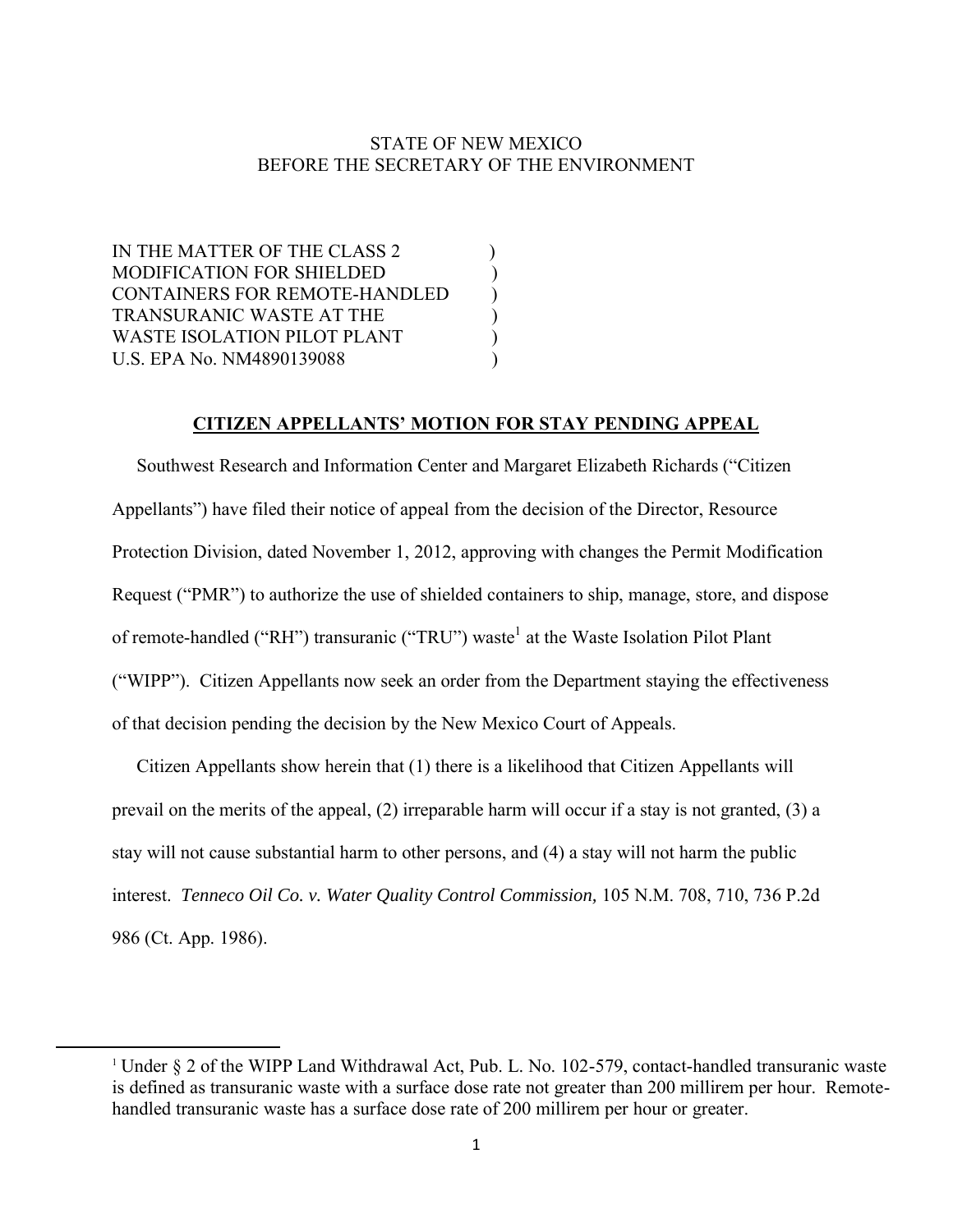#### **ARGUMENT**

 The Department on November 1, 2012 authorized the U.S. Department of Energy ("DOE") and Nuclear Waste Partnership LLC, holders of the Hazardous Waste Act permit for the Waste Isolation Pilot Plant (collectively, the "Permittees") to receive, manage, and dispose of RH TRU waste in a new type of container, using new procedures, and at new locations, from which locations RH waste had previously been prohibited. The Department's authorization implicates matters such as the nature of the packaging, the calculation of the use of available RH disposal capacity, management of potential releases, and permissible disposal configurations. The nature of the permit modification is clearly complex. It has raised significant public concern. Further, the decision raises compelling legal questions for resolution by the Court of Appeals.

We show, first, that Citizen Appellants are likely to prevail on their appeal. An application for a permit modification should be denied if it is (a) incomplete, (b) fails to comply with applicable requirements, or (c) fails to protect human health or the environment. An application proposed for Class 2 procedures must be denied or reclassified as Class 3 if there is (a) significant public concern or (b) the modification is complex. Each of these criteria provides grounds for vacating the Department's decision. We address them in order:

#### **a. The application is incomplete**

Under 40 C.F.R. § 270.42(b)(iii) an application must "explain[] why the modification is needed." It is plain that Permittees need this modification to make up for the RH disposal capacity that Permittees have lost in WIPP operations over the years. The authorized method of emplacing RH waste, using canisters emplaced in the walls of WIPP rooms, requires that RH waste be emplaced in a room before CH disposal operations take place. Permittees, however, proceeded to emplace CH waste in three disposal rooms before emplacing RH waste, causing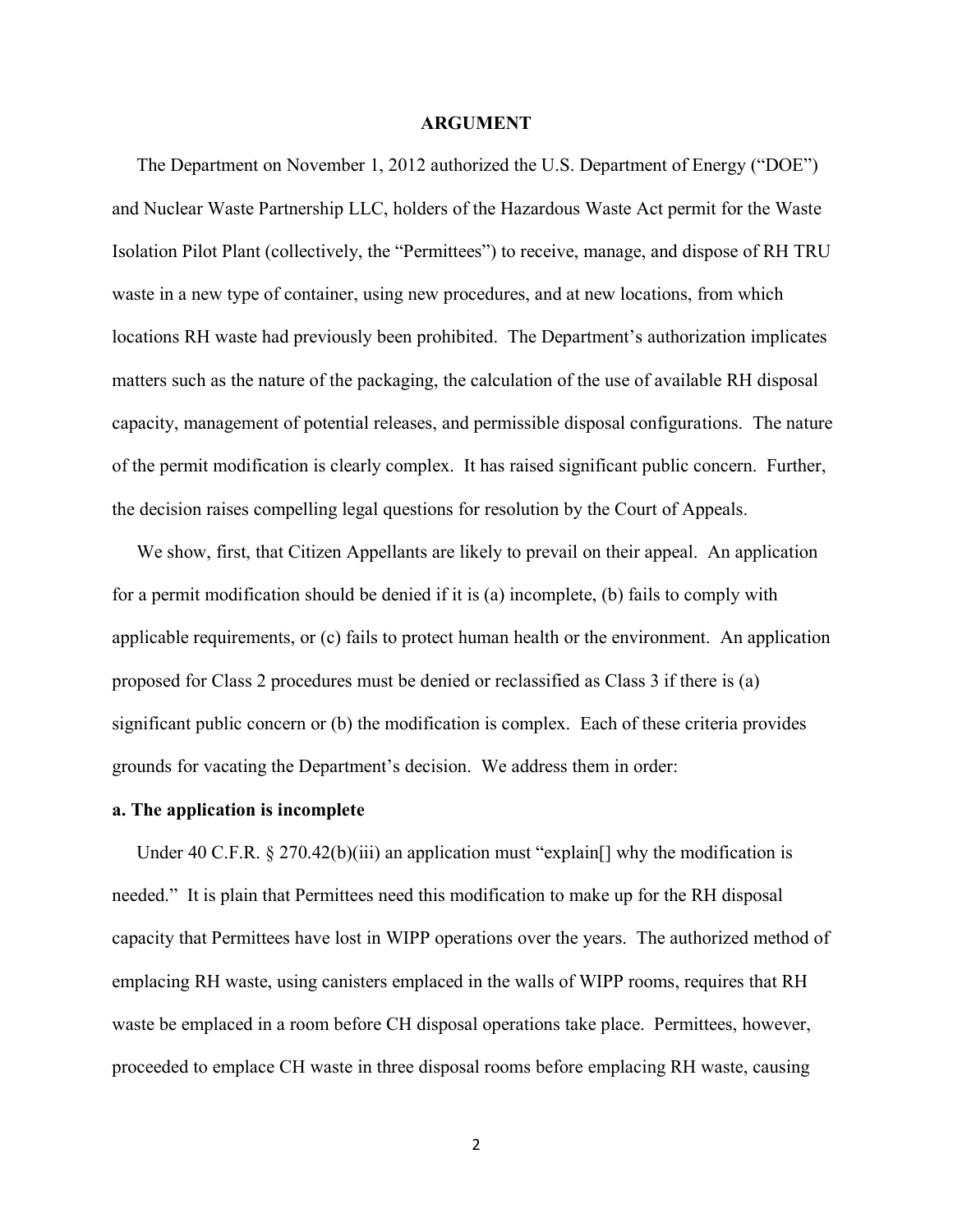themselves to lose the unused RH disposal capacity. Permittees are allowed to dispose of up to 7,080  $m<sup>3</sup>$  of RH waste at WIPP. (Permit Att. B at B-13). But in Panels 1 through 5 they emplaced only 462 canisters, containing  $411.18 \text{ m}^3$  of waste.<sup>2</sup> (Nov. 1, 2012 decision, at page 4-2, Table 4.1.1.). Panels 6, 7, and 8 have a total capacity of 2,060 canisters, or 1,834 m<sup>3</sup> (Table 4.1.1). Presumably, Panels 9 and 10 will be the same size as Panels 1 through 8 and will have a capacity of 1,460 canisters, or 1,300 m<sup>3</sup>. Thus, Permittees can only dispose of 3,545.18 m<sup>3</sup> of RH waste in canisters—well short of the total repository limit of 7080  $m<sup>3</sup>$  and the currently estimated inventory of RH waste. (2012 WIPP Inventory, DOE/TRU-12-3425). Moreover, the history of Panels 4 and 5 shows that, even when emplacing RH canisters, Permittees have not used the RH capacity available to them.

 Had Permittees been authorized to dispose of RH waste in canisters before CH disposal began, and had they used the available RH capacity, they conceivably could have disposed of about 6497 m<sup>3</sup> (730 x 10 x 0.89 m<sup>3</sup>) of RH waste in canisters, approaching the repository limit. But they did not do this and instead sacrificed their RH capacity in the interest of quickly disposing of CH waste. Now, with WIPP half full, they are asking for permission to use a second method for RH disposal, which would allow them to emplace RH waste within the rooms, interspersed among the containers of CH waste. There is a price to be paid for the new method, *inter alia,* in the form of CH disposal delayed and space sacrificed and also in terms of public health and safety.

 The application does not disclose Permittees' need for an additional RH disposal method, thus avoiding discussion of the cost in terms of CH emplacement delays, space lost or other costs. An explanation of the need would contain useful information, such as the plan for usage

 $\overline{\phantom{a}}$ 

 $2^{2}$  Each canister may contain 0.89 m<sup>3</sup> of waste.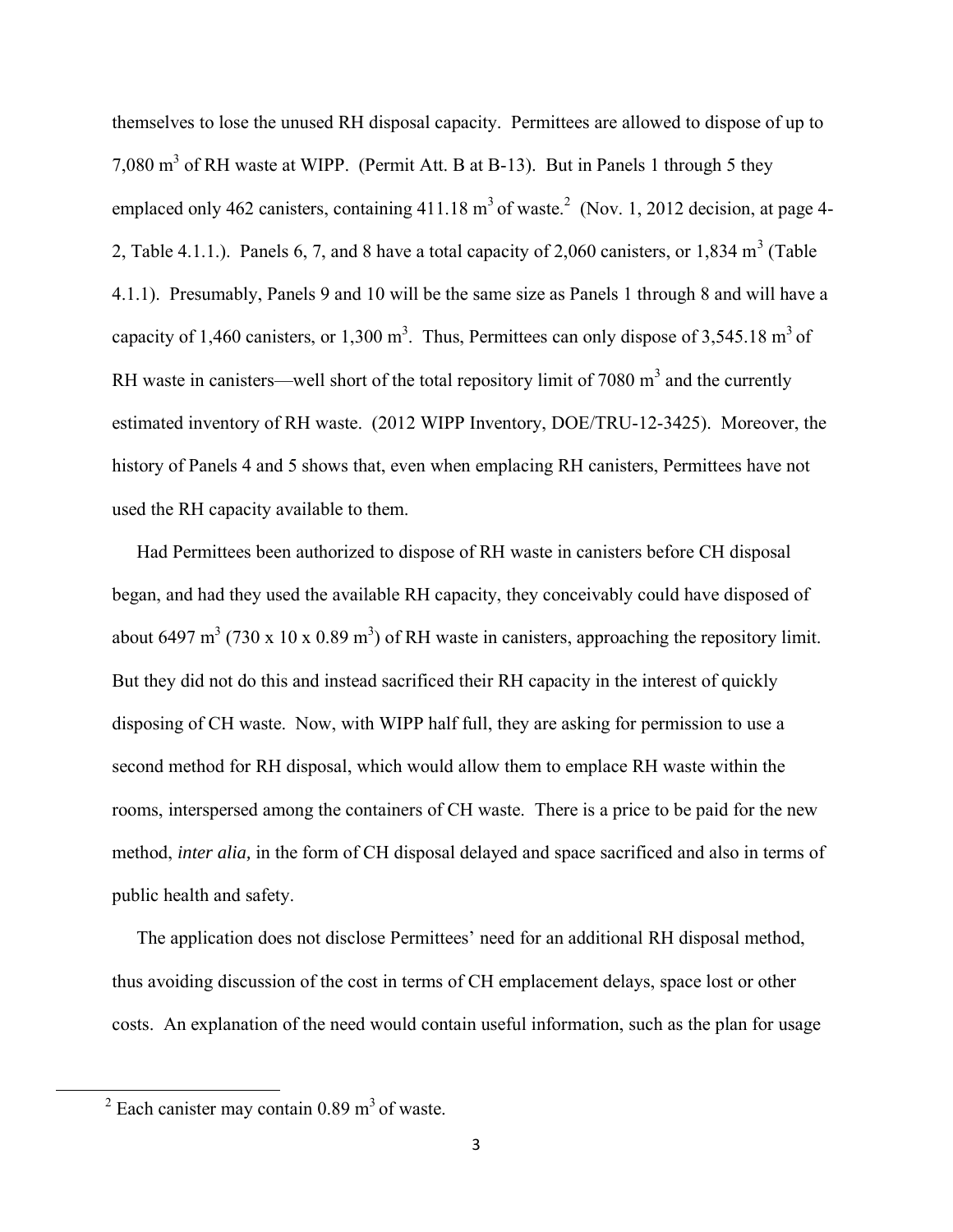of the new RH capacity, indicating the schedule for shipping of RH waste and the amount of CH disposal capacity lost. The rules require a clear statement of the need for a modification, and failure to provide that is a legal deficiency.

 There are other material omissions. The initial 2005-2006 RH waste permit modification raised complex questions concerning the management of RH waste, because its markedly higher radiation and hazardous chemicals raise major safety concerns. Similar issues are presented here. For instance, the fundamental assumption for use of the shielded container is that radiation at the shielded surface is less than 200 mrem/hr. Permittees state only that the surface dose rate will be measured at the time of shipment. (PMR at 2). There is no discussion of later events, such as shifting of waste during shipping, that could cause the dose rate to increase. The Department refers to "packaging requirements to minimize shifting" (CR  $4^3$ ), but these are not contained in the PMR or the modification. It is also said that, for safety, DOE will develop new procedures for stacking 3-packs of RH waste in shielded containers, but the PMR does not contain these procedures, nor does the modification. (CR 34). The Department also says that Permittees are designing a procedure for overpacking of damaged shielded containers. (CR 2, 16). However, no such procedure is incorporated in the PMR or the modification. These omitted items clearly bear upon protection of health, safety and the environment. Indeed, the Department recognizes the need for these procedures and states that they are under development. But without these items, it cannot be said that the introduction of shielded containers would protect human health and the environment, and the PMR is incomplete.

 The PMR is also incomplete for failure to discuss events that might result in releases of radionuclides and contamination of WIPP. It is a given that releases of RH waste have much

 $\overline{\phantom{a}}$ 

 $3$  The Department's November 1, 2012 Response to Comments is cited by the abbreviation "CR."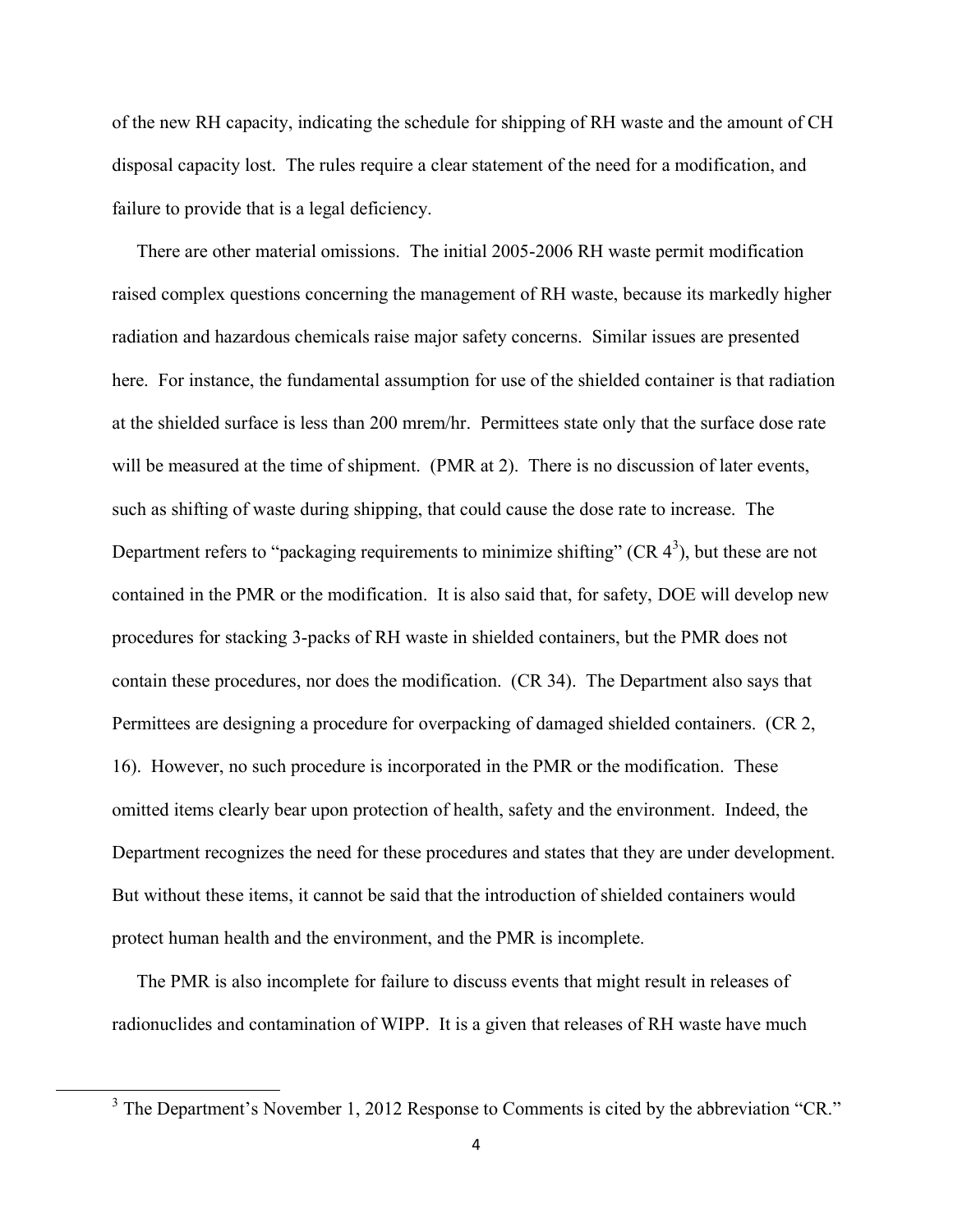greater consequences than releases of CH waste. Further, the containers in use—shielded containers with 1726 pounds of shielding and 3-packs with new packaging elements (PMR at 1)—have not been examined in any previous application. But Permittees have not addressed the possible nature and consequences of releases. Neither have they discussed the specific process and the risks—of overpacking a faulty shielded container, which would be the main method of controlling a container release. (CR 2, 16).

 In light of the several-orders-of-magnitude greater risk from uncontrolled RH wastes, compared with CH waste, the PMR should contain a limit on the amount of RH waste in shielded containers to be stored within areas previously available only to CH waste. Before this modification, the CH Bay of the Waste Handling Building was entirely barred to RH waste, and the Parking Area Unit had specific limits for RH waste. The PMR proposes no limits, other than the existing quantity limits for CH waste, applicable to RH waste in shielded containers in these locations.

 Further, Permittees state that adoption of the shielded containers will introduce various efficiencies in waste management. (CR 43, 44, 45, 46). However, Permittees cannot provide any factual basis for claiming efficiencies. Such information is clearly relevant to the need to adopt the modifications. Relevant information has been omitted.

## **b. The application conflicts with applicable requirements.**

 The PMR, as changed by the Department and granted, conflicts with applicable legal requirements. WIPP is limited to receiving 7080  $m<sup>3</sup>$  of RH waste for disposal. (Permit Att. B at B-13). In addition, Table 4.1.1 of the existing permit contains maximum capacity limits for CH waste and RH waste for each permitted panel. Assuming, as seems accurate, that the additional panels 9 and 10 (not yet permitted) each are allowed to receive 650  $m<sup>3</sup>$  of RH waste, the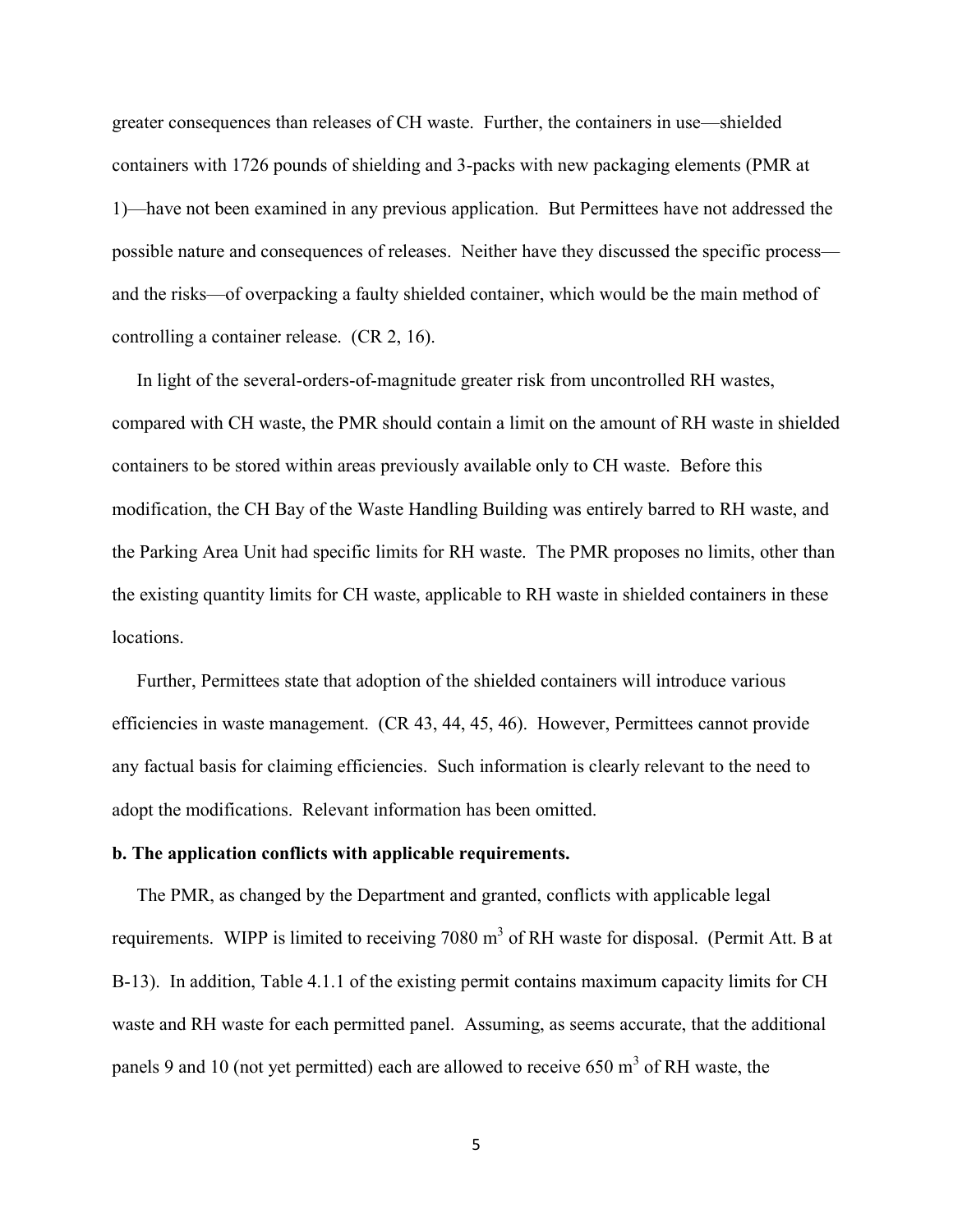maximum amount of RH waste allowed to be disposed of at WIPP pursuant to Table 4.1.1 will be  $3545 \text{ m}^3$ .

 Permittees proposed permit language stating that "shielded containers will be managed, stored, and disposed as CH TRU mixed waste, but will be counted towards the volume limit associated with RH TRU mixed waste." (PMR, Sec. 3.3.1.8)(*See* PMR at 4, 10). Thus, under the proposal, shielded containers with RH waste would be counted against the maximum RH capacity limits in Table 4.1.1. But, after the public comment period, the Department struck the language stating that RH TRU waste in sealed containers "will be counted towards the volume limit associated with RH TRU mixed waste." (Sec. 3.3.1.8, Permit Part 3, page 3-7 of 9). Therefore, under the Department's change, shielded containers containing RH waste will only be counted against the maximum capacity limits for CH TRU waste, also in Table 4.1.1. Such a change would serve the DOE objective to recover lost RH capacity using the shielded containers. However, with this change the modified permit would authorize disposal of RH TRU waste up to the maximum capacity allowed for CH TRU waste—roughly  $93,750$  m<sup>3</sup>, which is the CH TRU capacity for five remaining panels. Thus, the modification authorizes a massive capacity change, blatantly violating the 7080  $m<sup>3</sup>$  limit. And what is the technical basis for using such limit? None of this information is in the abbreviated record of the present application.

 Other provisions of the modification conflict with existing law. Section 3.3.1.8 states that "[s]hielded containers may be overpacked into a standard waste box or ten drum overpack." Overpacking of a shielded container may be carried out when there has been a release of waste from it. After overpacking, the overpacked container is stored and managed as CH waste. But a shielded container will contain RH waste. A standard waste box or a ten drum overpack is only authorized to receive CH waste. (See Permit Section A1-1b(1)). Permittees have made no effort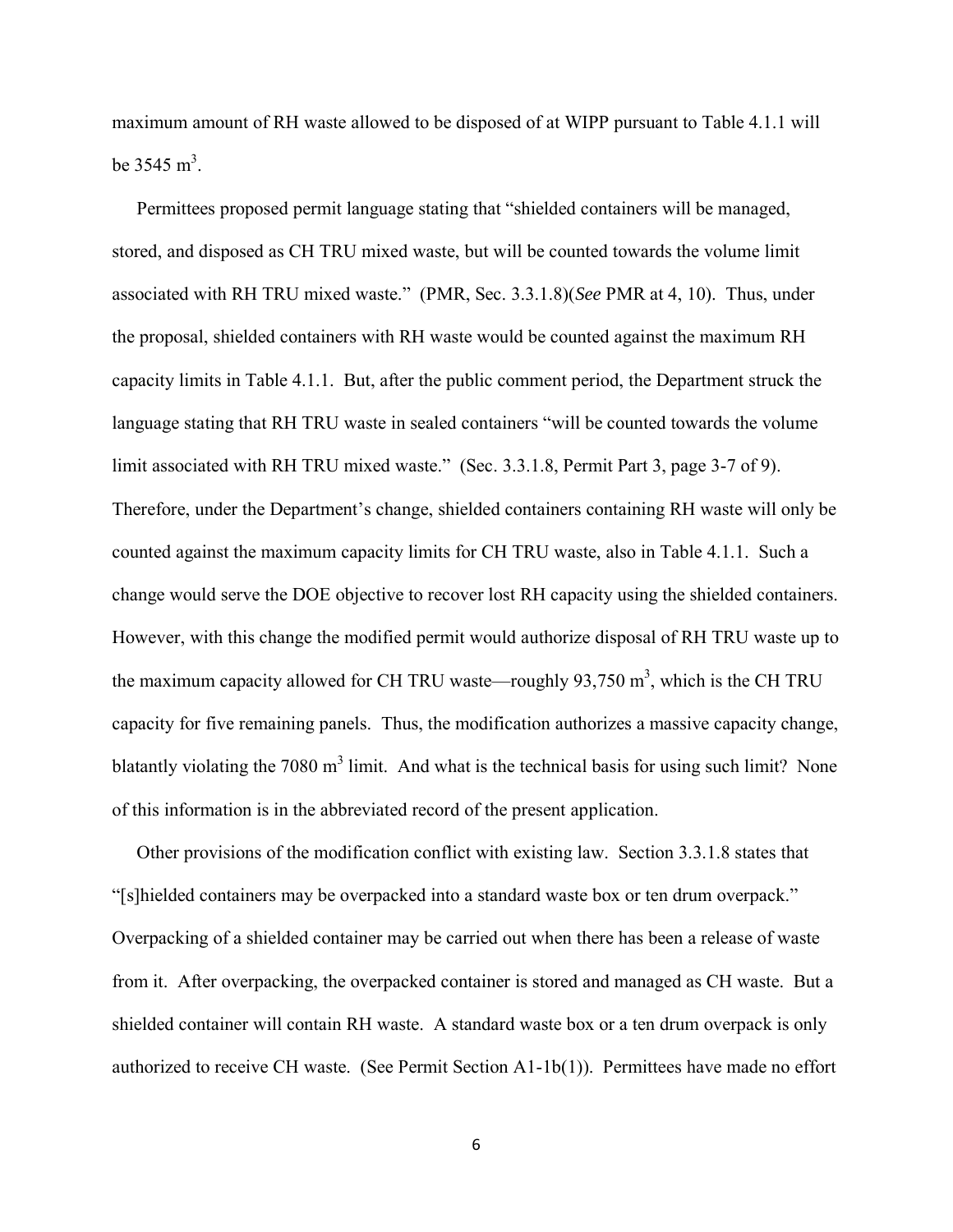to show that these CH containers can safely receive and store RH waste, and be managed as CH waste, as indeed they could not. Permittees' assertion that a release could be managed under Permit Section D-4d(6) (PMR at 5) is irrelevant, because that section refers to procedures for management of RH waste in containers and locations already authorized for RH waste—not to releases of RH waste in areas previously prohibited, to which it would be brought in shielded containers. To authorize overpacking of shielded containers in CH containers violates several terms of the permit.

 Unlike CH waste, RH waste in shielded containers will be shipped, stored, and disposed of in 3-pack units. The existing permit allows the stacking of containers up to three high in disposal rooms. (Permit Section A2-1). Permittees have conceded, however, that 3-packs of shielded containers cannot safely be stacked three-high "in order to meet the stacking stability requirements of Permit attachment A2, Section A2-2b." (PMR at 5) Thus, the practice of stacking 3-packs three-high, which is allowed under the modification, clearly "fail[s] to protect human health and the environment." (40 C.F.R. § 270.42(b)(7)(iii)). Since the modification authorizes it, the modification should have been denied or considered under Class 3 procedures.

# **c. The application raises complex issues and issues of significant public concern.**

 $\overline{\phantom{a}}$ 

The rules call for Class 3 procedures for a proposed modification that raises complex issues or generates significant public concern. The Department previously reviewed a nearly identical application and, by its letter dated December 22, 2011, ruled that the application is too complex for the abbreviated Class 2 procedures. (letter, Martin to Ziemianski and Sharif, Dec. 22, 2011<sup>4</sup>). The Department's letter states:

 $4$  The Department retracted the December 22, 2011 letter in a letter dated December, 28, 2011. At no time has the Department offered any reason for such retraction.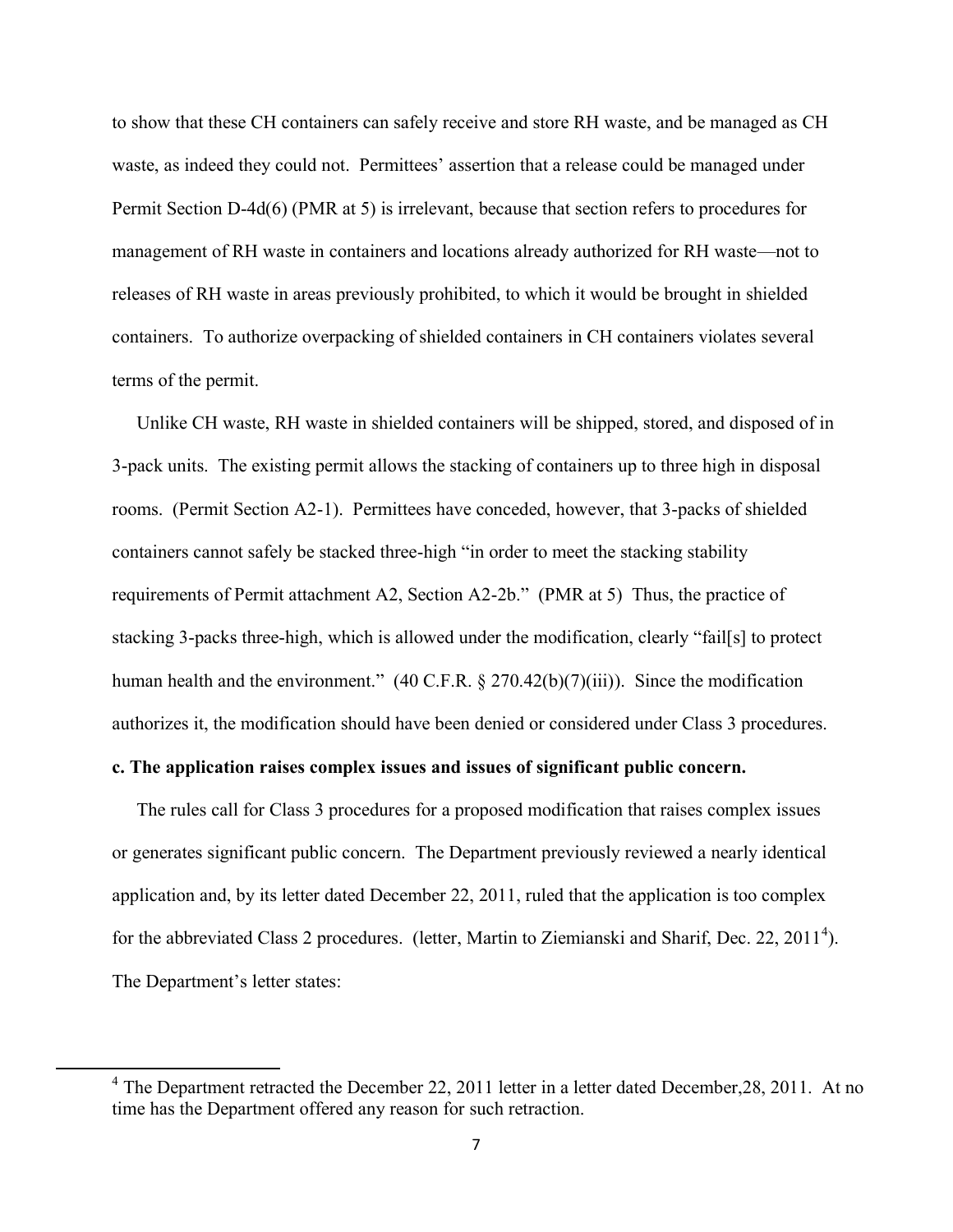"Further, under 40 CFR  $\S 270.42(b)(6)(i)(C)(2)$ , the Department Secretary may determine that the modification request must be processed as a Class 3 modification because the complex nature of the changes require the more extensive Class 3 procedures. The requested modification would require complex changes to the operation of the facility. For example, the PMR likely will necessitate additional procedures and equipment for unloading, transporting, and overpacking remote handled transuranic waste in shielded containers. As another example, the Department will need to evaluate whether the proposed modification complies with 40 CFR  $\S$  264.601(c)(6), which addresses the potential for health risks caused by human exposure to waste constituents. These issues are more properly addressed as a Class 3 modification.

Additionally, the regulations provide that a permit modification for a container unit that will 'require additional or different management practices from those authorized in the permit' must be treated as a Class 3 modification. 40 CFR § 270.42, Appendix I, Item F.3.a. The Department has concluded that the requested modification will likely necessitate changes to the permit to authorize additional or different management practices for containers with remote handled waste."

Thus, the Department called for Class 3 procedures.

Indeed, on January 31, 2012, addressing the same PMR to authorize shielded containers, the

Department ruled that the extent of the modifications made Class 2 procedures inapplicable, and

Class 3 is required:

"Under 20.4.1.900 NMAC (incorporating 40 CFR  $\S 270.42(b)(7)$ ), the Department may deny a Class 2 permit modification request if the modification request is incomplete; it does not comply with applicable requirements; or it fails to protect human health and the environment. During its technical review of the modification request for shielded containers, the Department noted that numerous sections in Part 3, Attachment A1, A2, C1, D, E and G must be revised to conform to the permit modification. In addition, 40 CFR 270.42(b), Appendix I, item F.3.a [*sic*] states changes of storage of different wastes in containers that do not require additional or different management practices from those authorized in the permit are Class 2 changes. The use of shielded containers does not fit this category as the facility will not be using different waste but will be using different containers.

Numerous public commenters identified similar issues with the modification request. Furthermore, the Department does not have sufficient information to correct the technical inadequacies in the application and approve the modifications 'with changes' under 20.4.1.900 (incorporating 40 CFR  $\S$  270.42(b)(6)(i)(A)). Consequently, the Department is denying the permit modification request to add provisions for shielded containers." (letter, Martin to Ziemianski and Sharif, Jan. 31, 2012).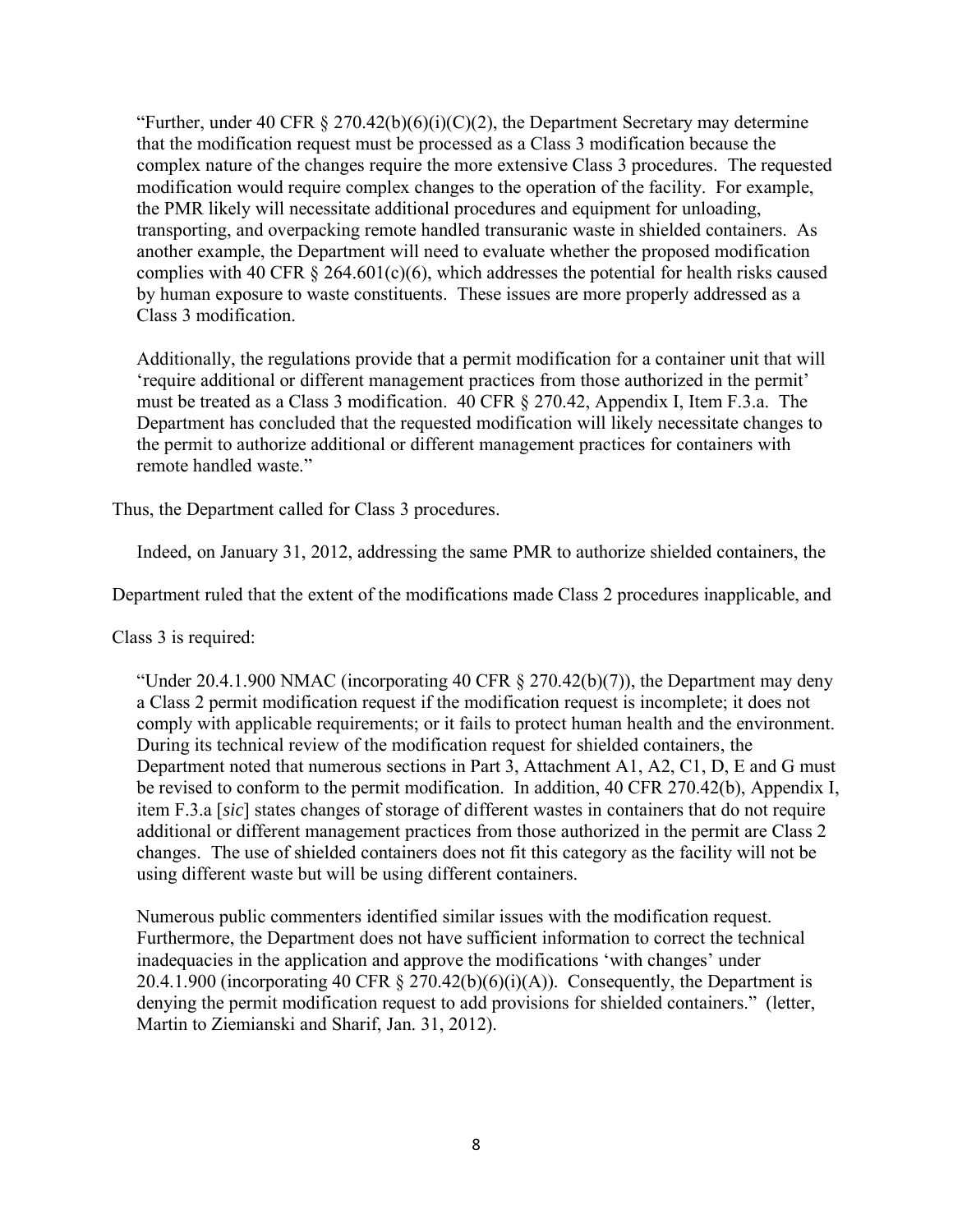The Department has since changed its position, but it has offered no reasoned explanation for its departure from the initial determinations, quoted above. The Department's reasoning in the two letters quoted above correctly calls for Class 3 treatment.

 Under 40 C.F.R. § 270.42 Appx. I, a modification request specifically requires Class 3 procedures in two relevant circumstances: (a) if modification or addition of container units results in greater than 25% increase in the facility's container storage capacity and (b) if a modification would authorize storage of different waste in containers that require additional or different management practices from those authorized in the permit. (40 C.F.R. § 270.42 Appx. I, F.1.a, F.3.a.). Both provisions apply here.

 The changes in capacity limits for RH waste disposal that will apply under this modification are, standing alone, a complex and important issue. Although Permittees state broadly that "no increase in the volume of CH or RH TRU mixed waste which is permitted to be stored or emplaced at the WIPP facility is needed to accommodate this volume of waste" (PMR at 3; see PMR at 4, CR 12), they operate on the assumption that "[w] henever transuranic waste is shipped in the shielded container payload container and the resulting surface dose rate is not greater than 200 mrem/hr then it is, by statute and DOE policy, *CH TRU mixed waste*" (PMR at 2)(*emphasis supplied*). The implication is that RH waste in shielded containers will only be subject to the Permit limits on disposal of CH waste.<sup>5</sup>

 The Department's post-comment changes to the PMR—eliminating the requirement that RH waste in shielded containers be counted against the maximum RH capacity limits in the permit render the issues even more complex. If RH waste in shielded containers does not count against

 $\overline{\phantom{a}}$ 

<sup>&</sup>lt;sup>5</sup> There is also Permittees' statement that the "emplaced volume will be counted against the RH TRU mixed waste volume limits specified in the permit," (PMR at 4; *see also* PMR at 10), but this is not expressly stated in the Permit, and the Department's change nullified Permittees' statement in any case.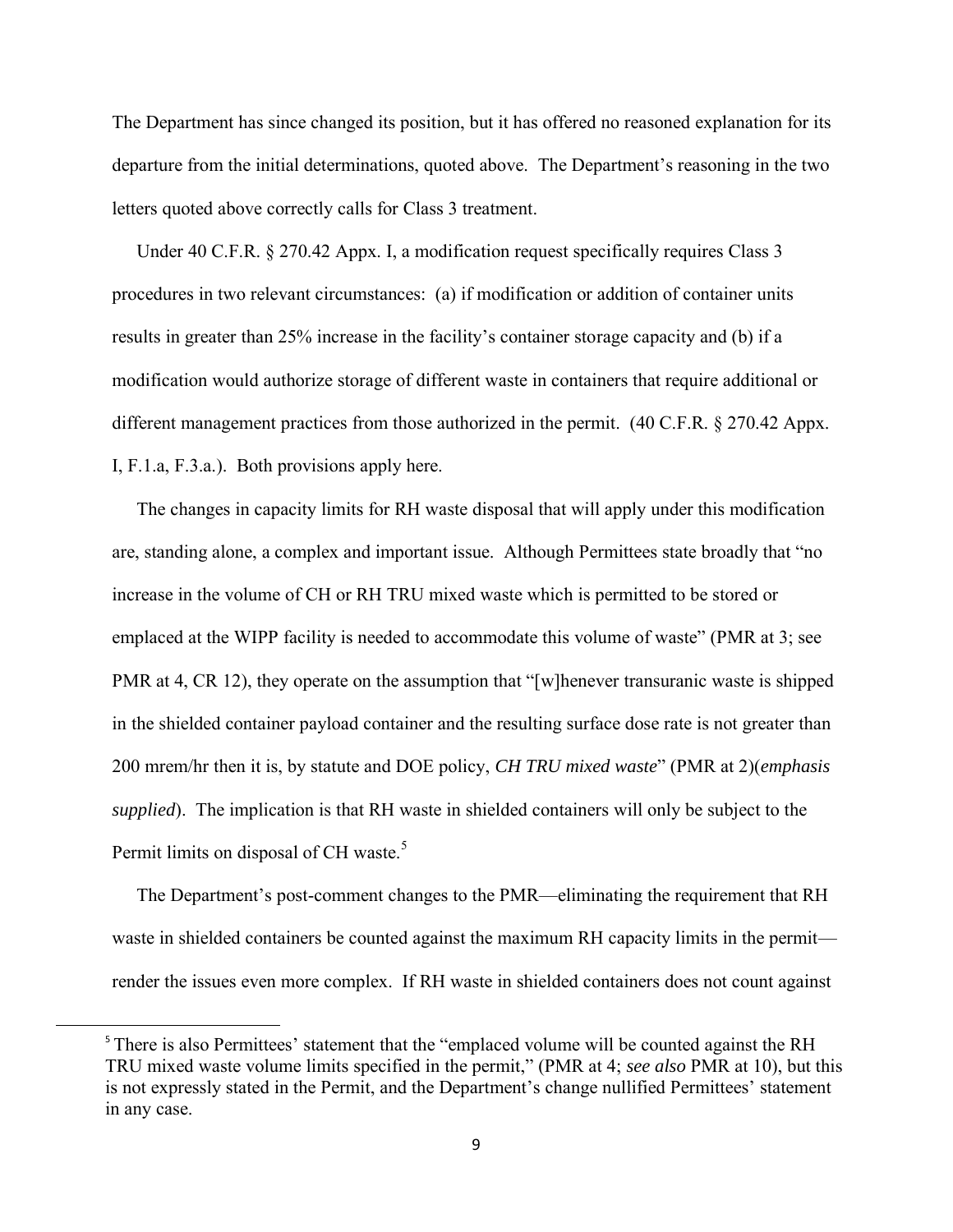the RH capacity limits in Table 4.1.1, or even against the total RH capacity limit in Attachment B, the only applicable limit is the limit for CH waste. On this basis, the RH capacity increase far exceeds the 25% capacity increase that requires that the modification receive Class 3 treatment. (40 C.F.R. § 270.42, Appx. I, F.1.a). Even if the RH capacity is only viewed as increased from 3545 m<sup>3</sup> to 7080 m<sup>3</sup>, the increase is far more than 25% and clearly requires Class 3 treatment. (*id.*).

 In addition, the PMR clearly involves wastes and management practices different from those authorized for CH waste, placing the modification squarely within 40 C.F.R. § 270.42 Appx. I, F.3.a, "Storage of different wastes in containers . . . [t]hat require additional or different management practices from those authorized in the permit."

 The PMR calls for changes at numerous stages of WIPP's operation. The shielded container is "a new payload container" with multiple layers of lead and steel, weighing nearly a ton. (PMR at 1). The supposition that RH waste can safely be managed in steel containers with lead shielding rests upon RH-specific "packaging requirements to minimize shifting" (CR 4). The 3 pack package is an innovation as well and is managed differently from CH waste shipments. (*See* PMR at 5). In event of contamination or release from a container, the 3-pack must be disassembled for overpacking. (See CR 16). The overpacking must, by some method not yet known or described in the permit, contain the more intense radiation from RH waste. Shielded containers will be disposed of by stacking them in some pattern, not yet known or defined in the permit, that creates a stable waste stack. Thus, contrary to Permittees' wishful language, RH waste in shielded containers is plainly not "waste that will be managed and stored as CH waste." (Permit Section E-1b(1)).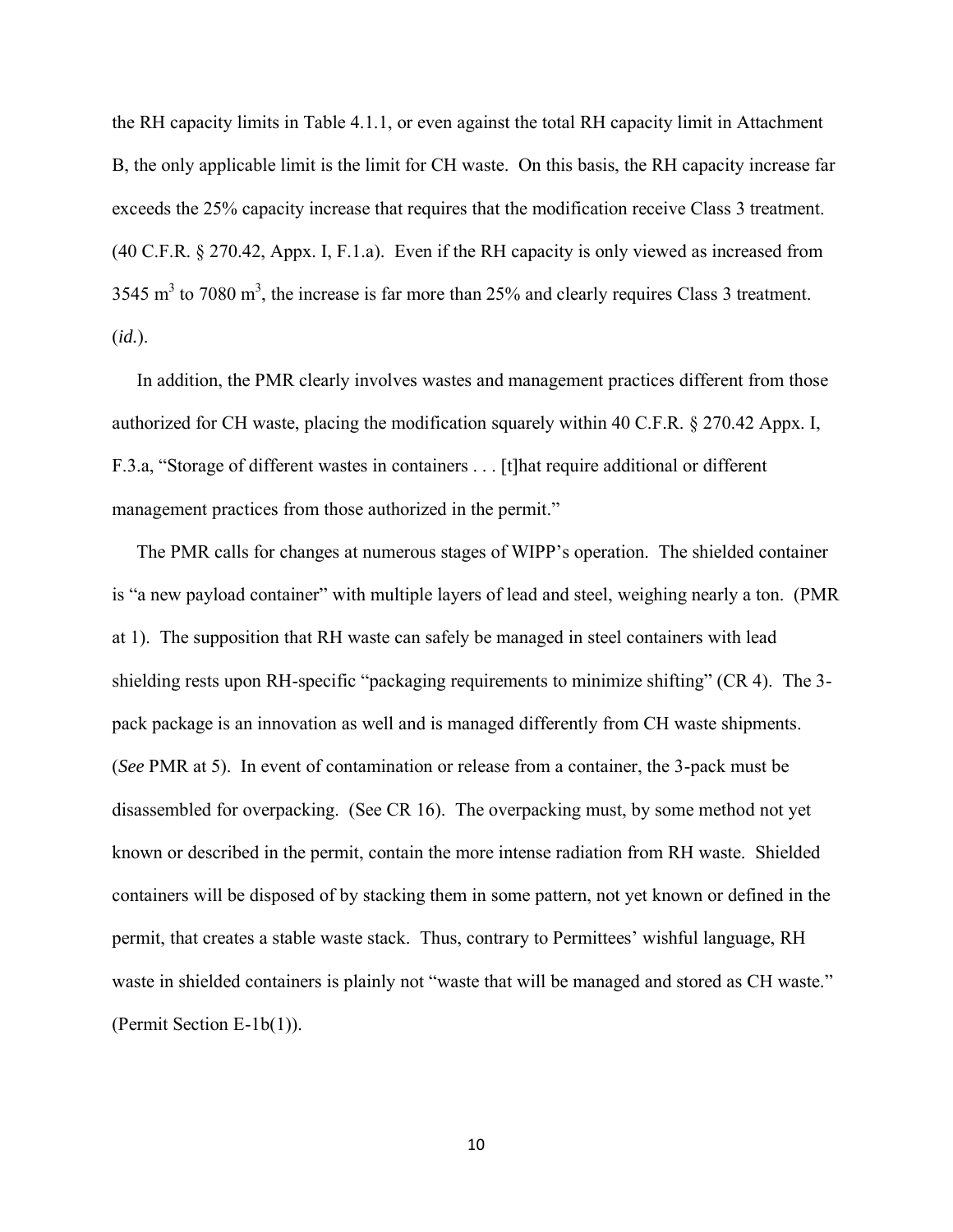Indeed, Permittees concede that the modification involves "waste (RH TRU mixed waste) [that] is approved for management in the RH Complex and not in the CH Bay, and therefore, as discussed below, it is a different waste in a particular unit." (PMR at 7). Further, the Department has correctly noted that use of shielded containers calls for "additional procedures and equipment for unloading, transporting, and overpacking remote handled transuranic waste in shielded containers." (letter dated December 22, 2011). Class 3 procedures are required by regulation.

 RH waste is one of the most delicate issues in WIPP permitting. The initial modification request that authorized some RH waste was filed in 2002, revised in 2005, underwent Class 3 procedures, required 16 days of settlement conferences, and reached a decision on October 16, 2006. The present Departmental action, allowing RH waste in shielded containers limited only by the CH capacity limits, may be even more consequential than the 2006 decision. Plainly, such a decision entails complexities that are not even suggested in the Permittees' request. Clearly, a Class 3 process is required.

 It cannot be denied that there is substantial public concern about this proposal to expand the disposal of RH waste. The Secretary previously determined that public concern required Class 3 procedures for a PMR concerning shielded containers nearly identical to the present one. (letter, Martin to Ziemianski and Sharif, Dec. 22, 2011):

"Under 40 CFR  $\S 270.42(b)(6)(i)(C)(1)$ , the Department Secretary may determine that the modification request must be processed as a Class 3 modification because there is substantial public concern about the requested modification. There is a long history of substantial public concern regarding the storage and disposal of remote handled (RH) waste at WIPP. Substantial public concern has also been demonstrated with respect to the current PMR proposing the addition of shielded containers. More than 80 people have submitted written comments for the record regarding this PMR. Many of those comments specifically addressed the proposed modification for remote handled waste."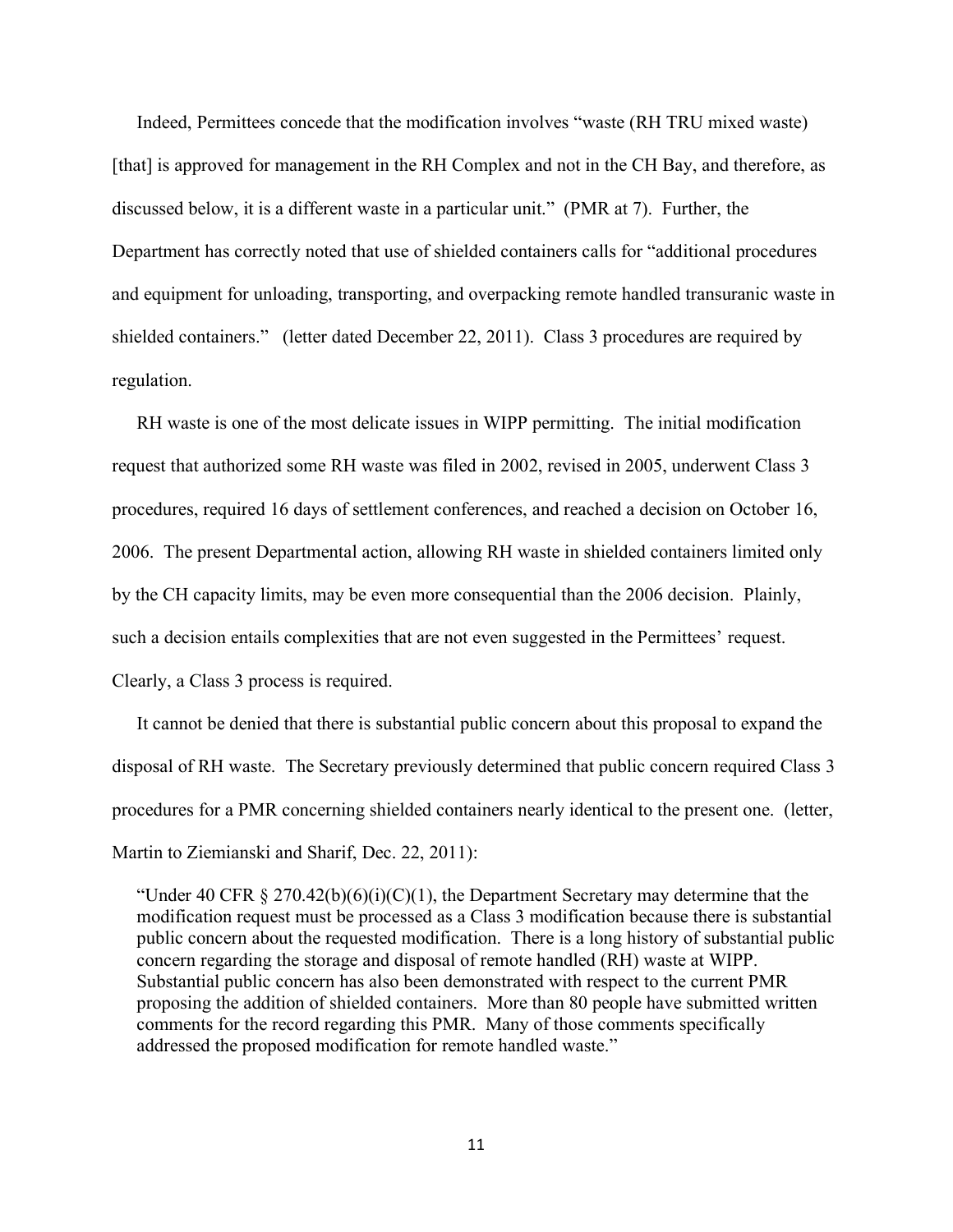Although the Department may have changed its position since that letter, it has not presented a reasoned explanation for doing so, and the facts stated in the December 2011 letter are still true. According to the Department, "it is the Secretary who makes the decision regarding the significance of the public interest" (CR 26), and the Secretary has never said that public concern is insubstantial. Approximately 200 individuals requested that there be a public hearing on the request. The public remains concerned and is entitled to Class 3 procedures. The New Mexico Hazardous Waste Act, § 74-4-4.2H and I, also requires a public hearing.

#### **d. Failure to stay the decision may cause irreparable injury.**

This request for a stay addresses the period up until the Court of Appeals renders its decision, which might be as long as several months or a year. Without a stay pending appeal, Permittees will be able to introduce RH waste in shielded containers without realistic limit. Once emplaced, waste cannot be extracted without great difficulty, and such becomes more true the longer the waste is in place and additional waste is emplaced in front of it. Further, during operations, it may be discovered that a shielded container's contents have shifted, so that its surface dose rate exceeds 200 mrem/hr. Such a container can no longer be managed and disposed of as CH waste, but no shipping container or method exists to return it to its source. Moreover, a shielded container may suffer a release or contamination and require remediation, even though its surface dose rate exceeds 200 mrem/hr. Again, such a container is not CH waste, cannot be overpacked in a CH container, and cannot be stored, disposed of, or shipped in any container available at WIPP. The container would remain at WIPP in continuing violation of its permit. The terse statement that "Permittees are responsible for subsequent consequences if the permit is violated" (CR 17) is no answer, if Permittees have no solution. There is a real risk that a defective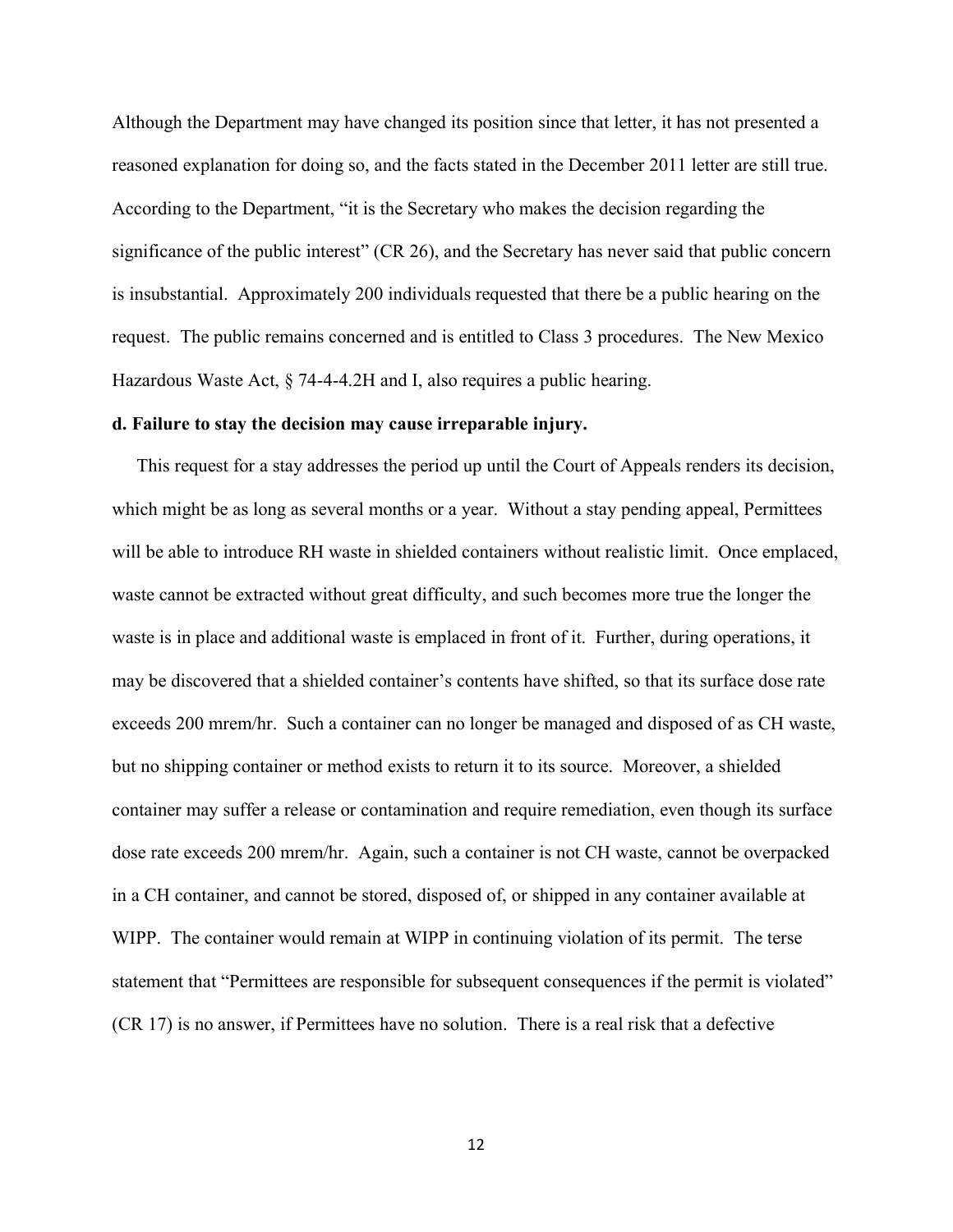container will be stranded at WIPP. This would be an ongoing danger to the public—clearly irreparable injury.

## **e. A stay will not cause significant injury to Permittees.**

The only injury to Permittees from a stay would be some delay in introducing RH waste in shielded containers. During the stay they would be free to introduce the same waste in currentlyauthorized RH canisters. Although there were general claims of an increase in efficiency with the sealed container method, no facts have been brought forth to support that claim.

## **f. A stay is consistent with the public interest.**

 There is very little risk to the public interest if a stay is granted. As stated above, Permittees can continue to operate WIPP and dispose of RH waste under a stay. The only bar would be to use of shielded containers for RH waste. The benefit to the public interest would be that no stranded containers would be created, and, hopefully, after a public hearing, any future authorization for shielded containers would be predicated upon full compliance with applicable standards, including established limits upon RH capacity and safe methods to deal with unplanned events, such as shifting waste, container releases, and contamination.

## **Conclusion**

 For the reasons set forth herein, the Department should issue its order, staying effectiveness of the November 1, 2012 determination approving the PMR for shielded containers until the Court of Appeals acts upon the pending appeal.

Respectfully submitted,

Lindsay A. Lovejoy, Jr. Counsel for Citizen Appellants 3600 Cerrillos Road, Unit 1001A Santa Fe, NM87507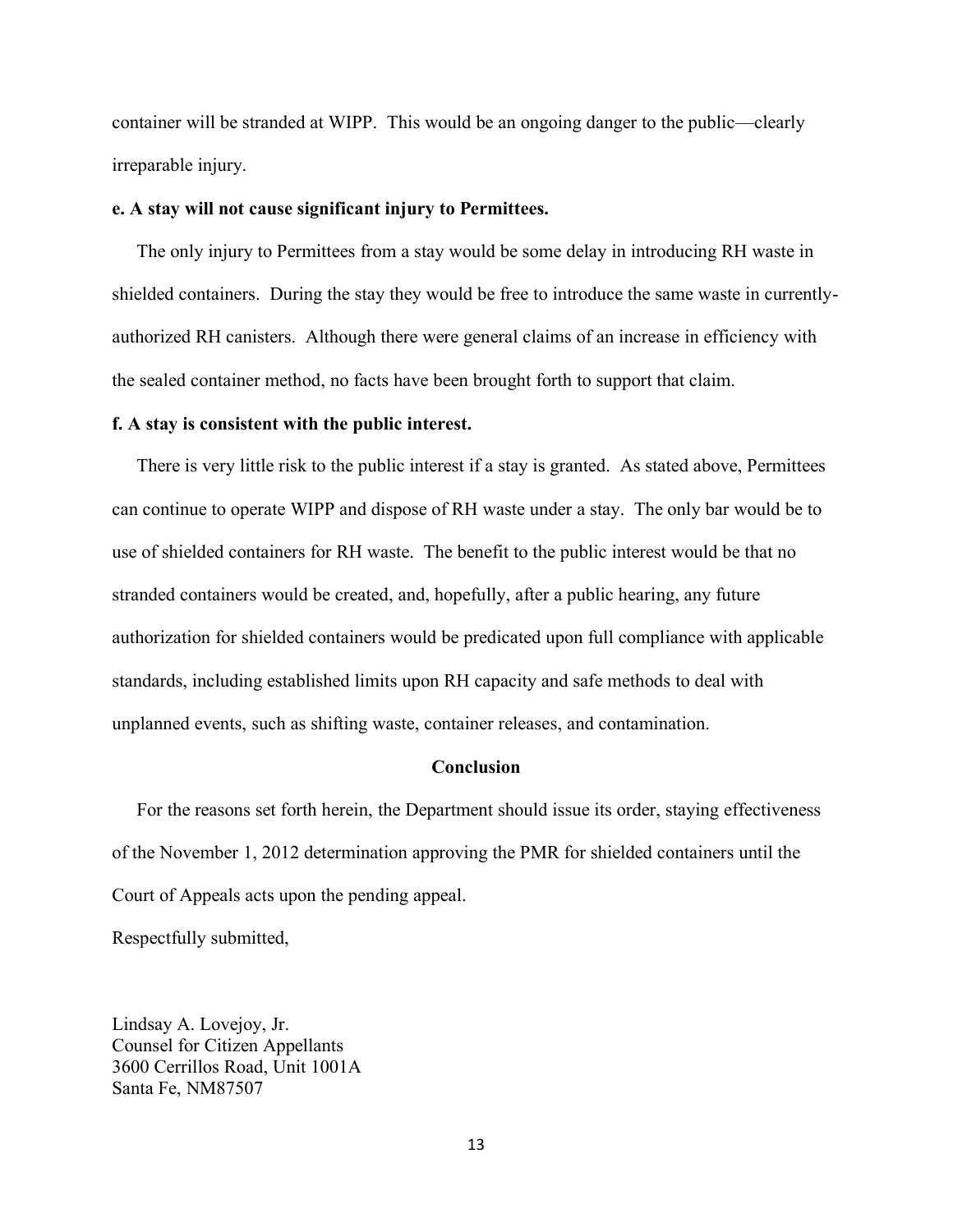tel. (505) 983-1800 fax (505) 983-4508

November 16, 2012